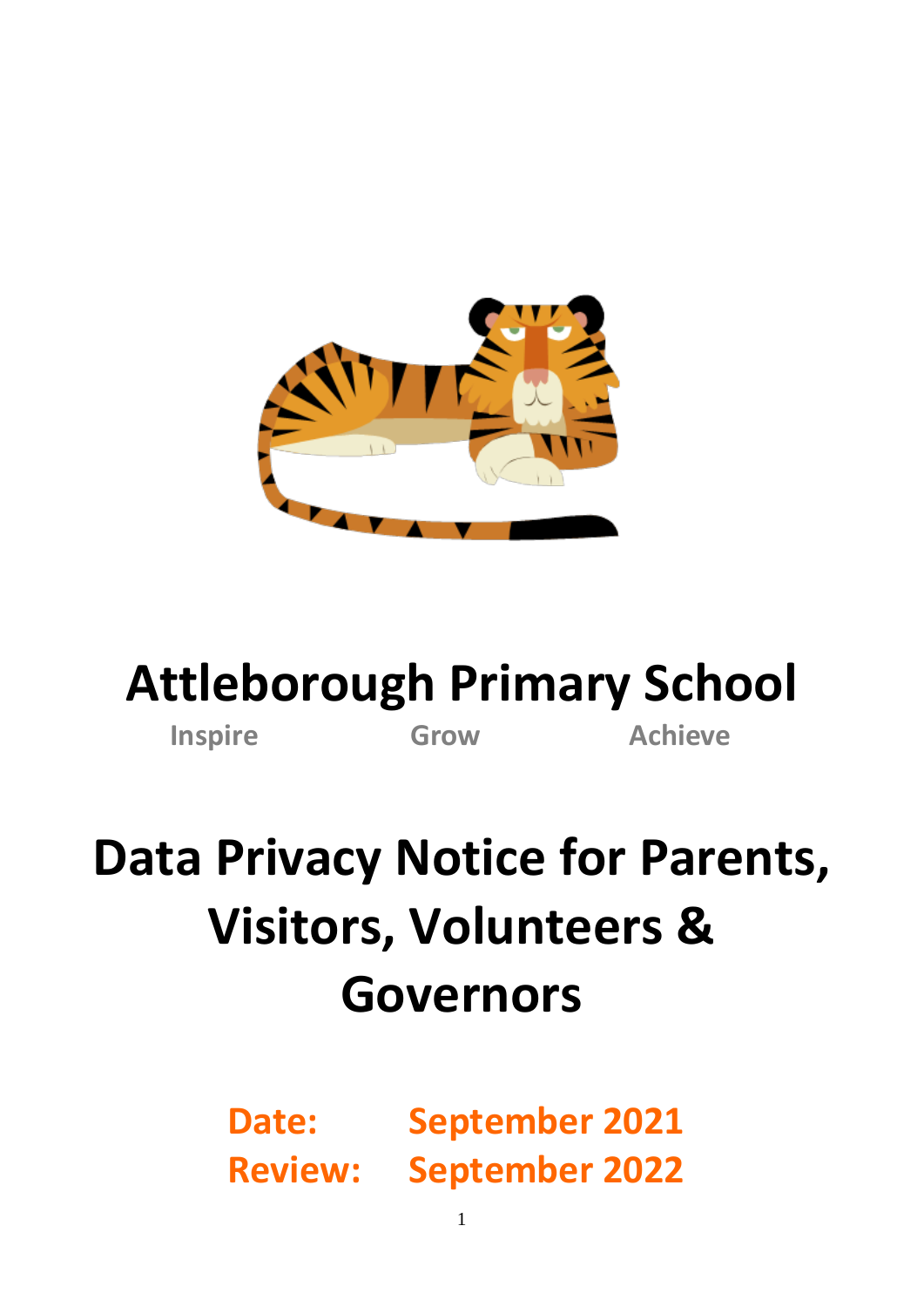### **Content**

[Purpose of this document](#page-2-0)

[The Data Protection Principles](#page-2-1)

[Your rights](#page-2-2)

[The lawful basis on which we process this information](#page-3-0)

[Categories of data subject and the data we collect and hold](#page-3-1)

[Parents' and carers information](#page-3-2) [Visitor information](#page-4-0)

Govern[ors' information](#page-4-1)

[Volunteers' information](#page-5-0)

[Collecting this information](#page-5-1)

[Storing this information](#page-5-2)

[Who we share this information](#page-5-3) with

[COVID-19](#page-6-0)

[Concerns about how your personal data is handled](#page-7-0)

#### **[Appendix A: List of Processing](#page-7-1)**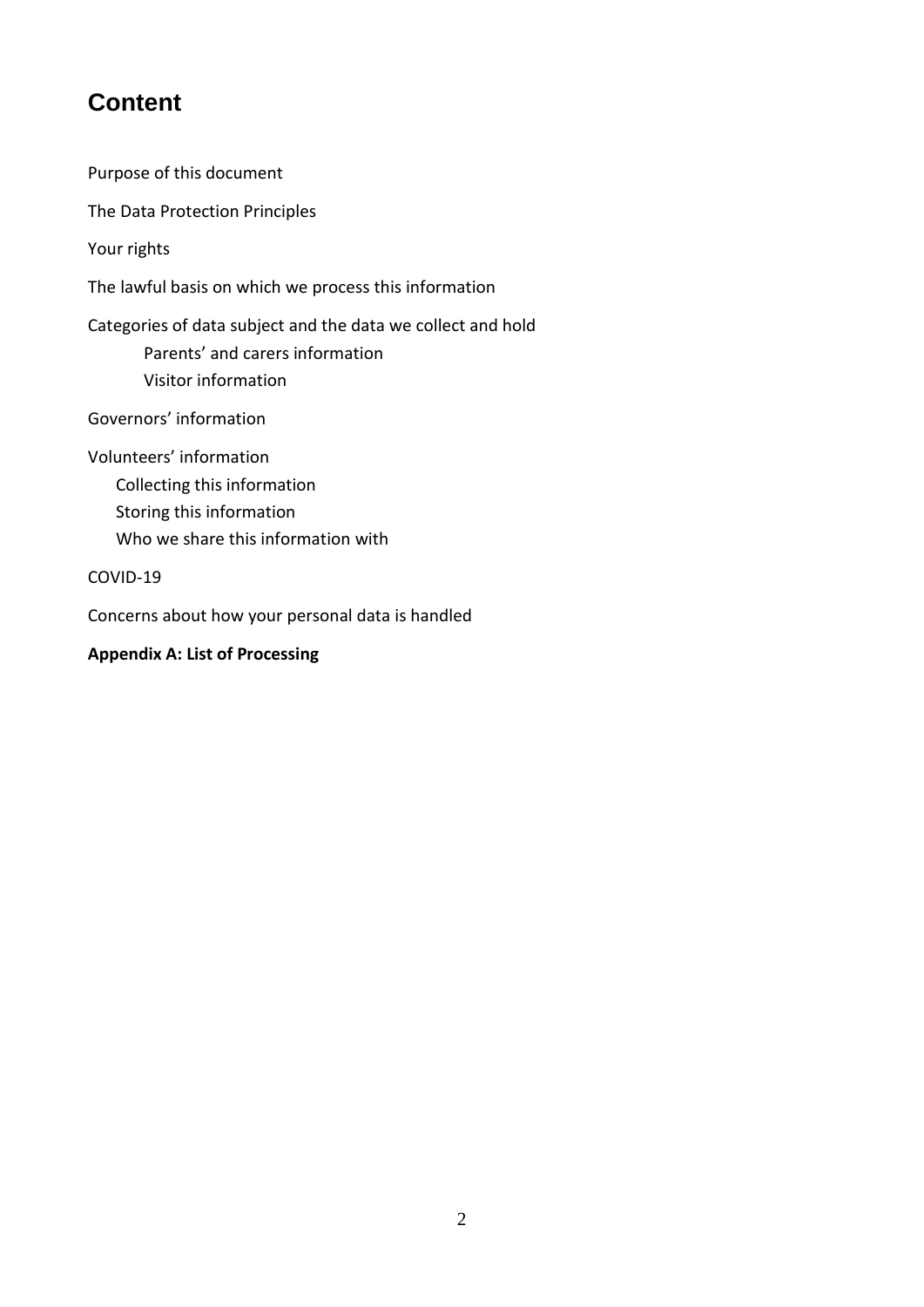#### <span id="page-2-0"></span>**Purpose of this document**

Attleborough Primary School is a data controller and this document describes the data that is collected and how it is processed to data subjects other than pupils and workforce. As a controller we are responsible for deciding what data is collected and how it is processed.

Under the Data Protection Act 2018 and the GDPR we must abide by the principle of transparency and the right of data subjects to be informed how their data is processed.

This document provides such information. It will be updated from time to time and updates communicated to the relevant data subjects.

It is your duty to inform us of changes.

#### <span id="page-2-1"></span>**The Data Protection Principles**

We will comply with data protection law. This says that the personal information we hold about you must be:

- Used lawfully, fairly and in a transparently
- Collected and used only for the specific, explicit and legitimate purpose they have been collected for and not for any other purposes
- Adequate and relevant and limited only to what is necessary
- Accurate and kept up to date
- Kept only as long as necessary
- Kept securely, using appropriate technical and/or organisation measures

#### <span id="page-2-2"></span>**Your rights**

You have rights associated with how your data is collected and processed. Not every right is absolute, but under certain circumstances you can invoke the following rights:

- Right of access
- Right of erasure
- Right of rectification
- Right to object to processing
- Right to be informed
- Right to data portability
- Right to not be subject to decisions based on automated decision making
- Right to restrict processing
- Right to seek compensation for damages caused by a breach of the Data Protection regulations.

The Data Protection Officer (DPO) is in position to ensure your rights are supported. To contact the DPO email [dpo@dataprotection.education.](mailto:dpo@dataprotection.education)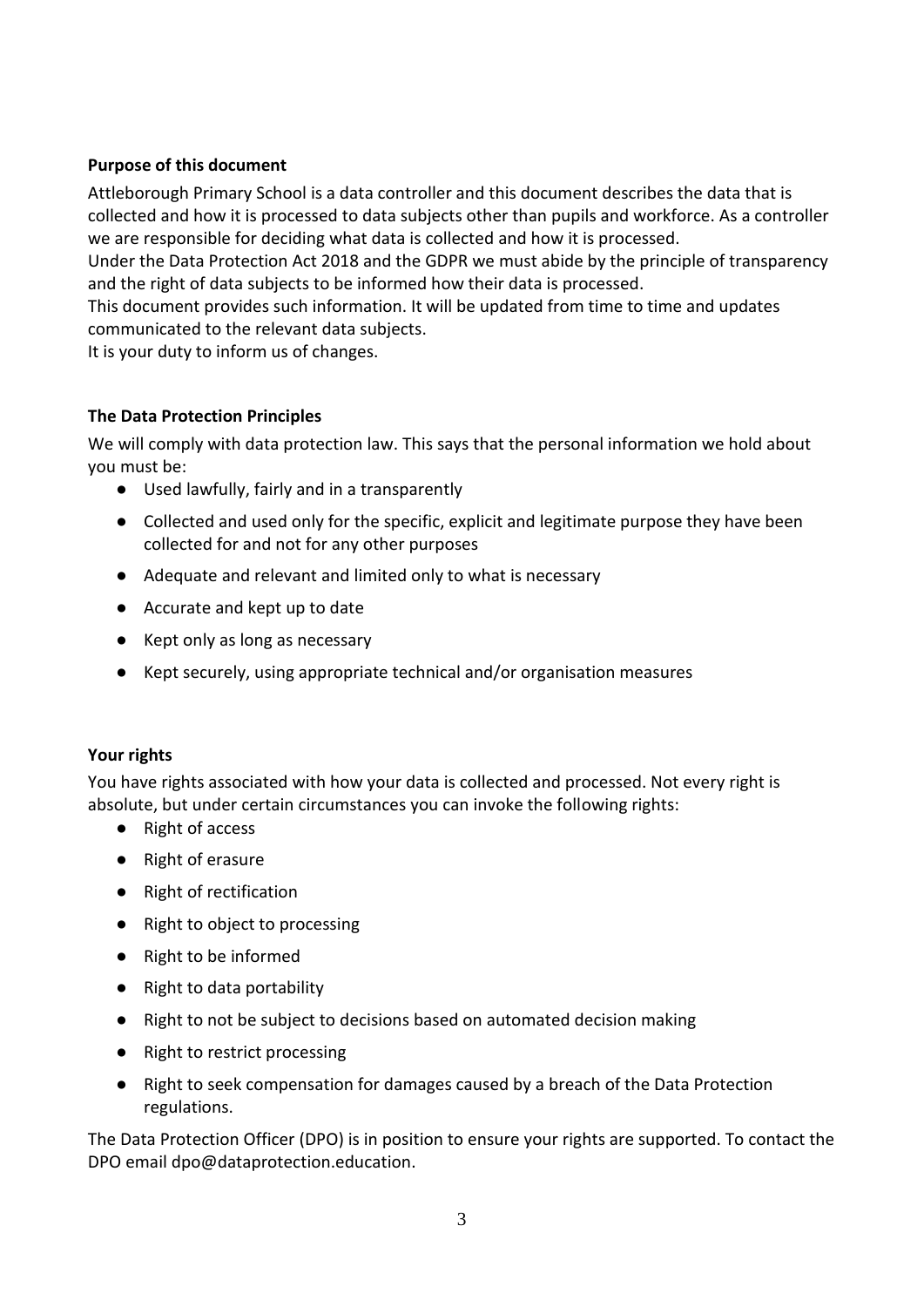#### <span id="page-3-0"></span>**The lawful basis on which we process this information**

We collect and process your information:

- Under Article 6 of the General Data Protection Regulation (GDPR) to perform our official function (public task).
- Classed as Special Category data, e.g. health etc under Article 9 of the General Data Protection Regulation (GDPR) to carry out tasks in the public interest.
- Where it is carried out as a task in the public interest such as equal opportunities monitoring, for child protection purposes or where otherwise authorised by law, such as Departmental Censuses as required in the Education Act 1996.
- Under the terms of a contract we hold with you.
- As part of your attendance in schools, background checks from the Disclosure and Barring Service may be done which may involve the collection of criminal convictions. W
- Where you have given us consent to do so.

#### <span id="page-3-1"></span>**Categories of data subject and the data we collect and hold**

The categories of other information that we collect, hold and share include:

#### <span id="page-3-2"></span>**Parents' and carers information**

Parent or carers information is collected so that:

- We can communicate with you about your child in relation to things such as education and attainment, health and well-being, attendance and behaviour and emergencies (task in a public interest or legal obligation)
- Send you important information about the school (task in a public interest)
- Provide you with access to tools and services we use in schools such as parent payment systems, communication applications (task in a public interest or to fulfil a contract)

Data collected includes:

- Name
- Address
- Contact information
- Relationship to the child
- Involvement with volunteer groups or parents association
- Driving licence, passport or other official documentation for identity verification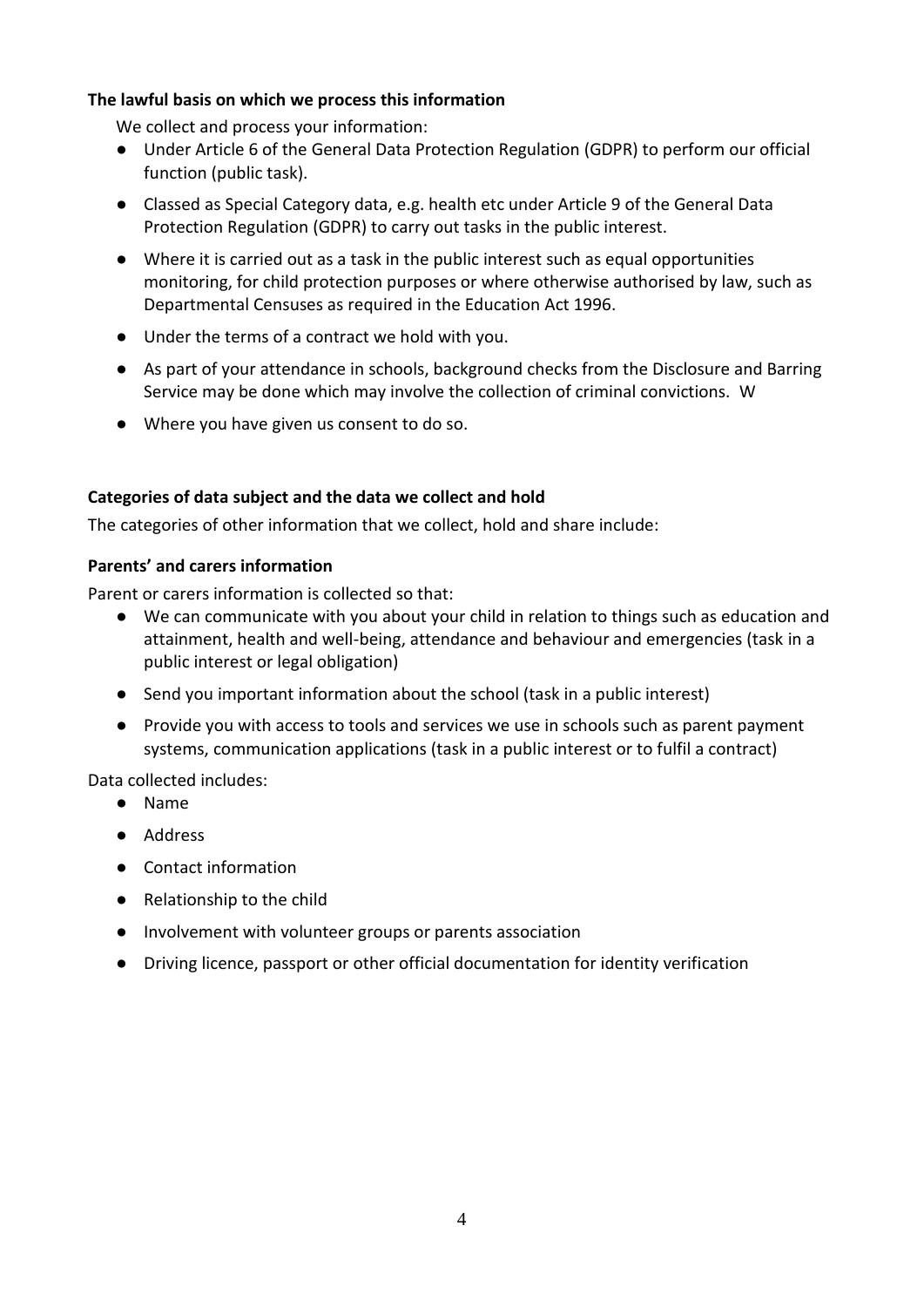#### <span id="page-4-0"></span>**Visitor information**

Visitor information is collected so that:

- We have a record of who is and has been in the building, for health, safety and operational purposes (legal obligation)
- We have a record of official visits, such as inspections or maintenance (task in a public interest)
- Where needed, Disclosure and Barring Service checks can take place (task in a public interest or legal obligation)

Data collected includes:

- Name
- Associated business
- Purpose of visit
- Car registration
- Driving licence, passport or other official documentation for identity verification
- Disclosure and Barring Service check results

#### <span id="page-4-1"></span>**Governors' information**

Governors' information is collected so that:

- We can communicate with Governors on school business (task in a public interest)
- There is a public record of Governors and their business interests (task in a public interest)
- There is a record of Governor attendance (task in a public interest)
- There is a record of Governor training (task in a public interest)
- Disclosure and Barring Service checks can be carried out (task in a public interest or legal obligation

Data collected includes:

- Name
- Address
- Contact information
- Business interests
- Financial interests
- Governance roles in other schools
- Date of appointment and length of terms
- Driving licence, passport or other official documentation for identity verification
- Disclosure and Barring Service check results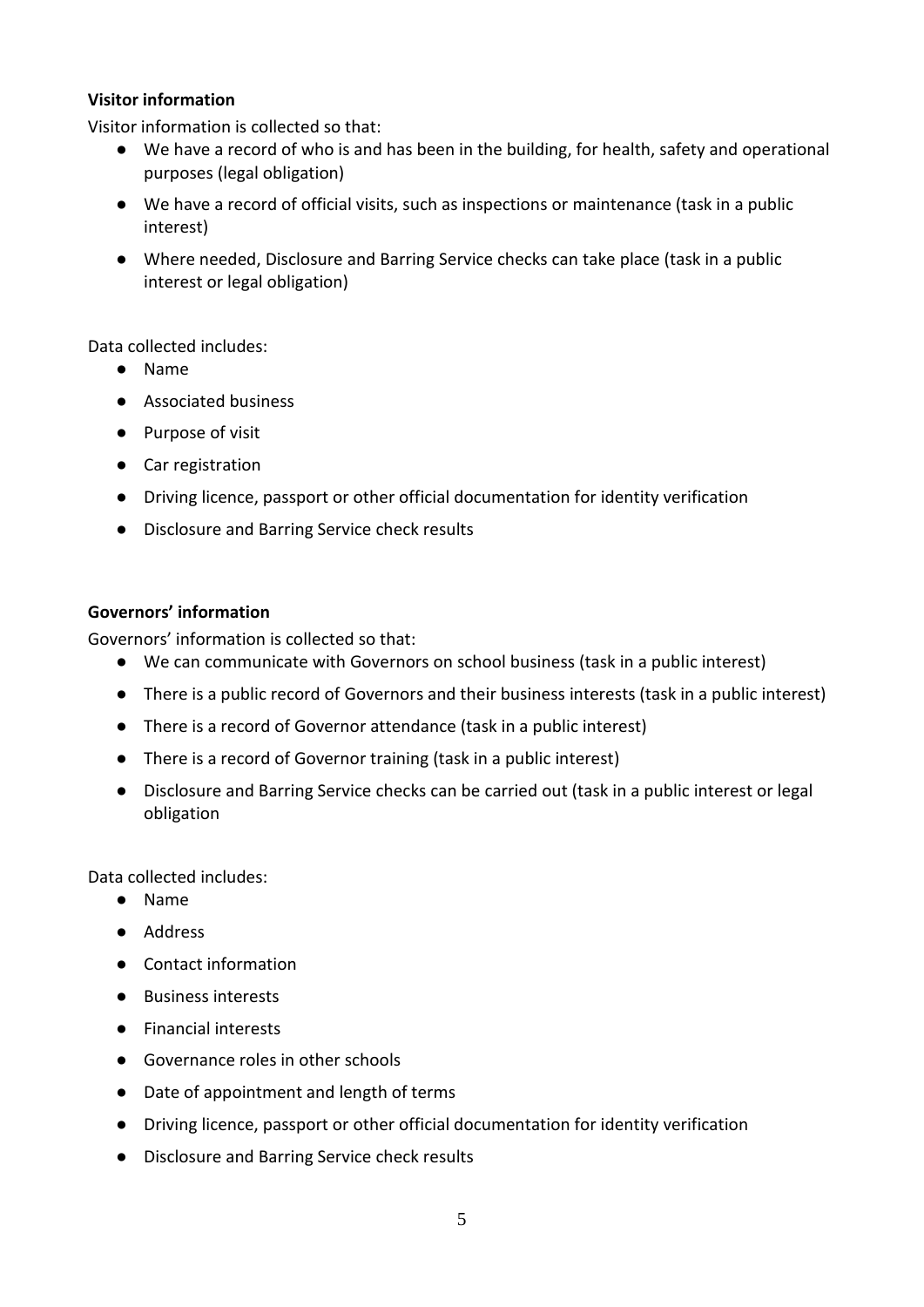#### <span id="page-5-0"></span>**Volunteers' information**

Visitor information is collected so that:

- We have a record of who is and has been in the building, for health, safety and operational purposes (task in a public interest)
- Disclosure and Barring Service checks can be carried out (task in a public interest or legal obligation
- We have a record of visits (task in a public interest)

Data collected includes:

- Name
- Address
- Contact information
- Driving licence, passport or other official documentation for identity verification
- Disclosure and Barring Service check results

#### <span id="page-5-1"></span>*Collecting this information*

- **Parents:** whilst the majority of information you provide to us is mandatory, some of it is provided to us on a voluntary basis. In order to comply with data protection legislation, we will inform you whether you are required to provide certain information to us or if you have a choice in this
- **Visitors and volunteers:** As a visitor the information that you provide to us is voluntary. However, we may restrict access to the school if the information is not provided
- **Governors:** whilst the majority of information you provide to us is mandatory, some of it is provided to us on a voluntary basis. In order to comply with data protection legislation, we will inform you whether you are required to provide certain information to us or if you have a choice in this.

#### <span id="page-5-2"></span>*Storing this information*

We hold your data as documented in our Retention Schedule, which can be requested by contacting the school office.

#### <span id="page-5-3"></span>*Who we share this information with*

We routinely share this information with:

- **Parents:** we will share your information with members of staff, other agencies and, where you have agreed or to ensure the functioning of a contract, with third-party processors who provide services to the school;
- **Visitors and volunteers:** your information will not be shared unless requested by an external agency in the course of a health and safety incident or in the investigation of a crime;
- **Governors:** we will publish the names, business interests, financial interests and governance roles of governors in other schools on the school website. Governor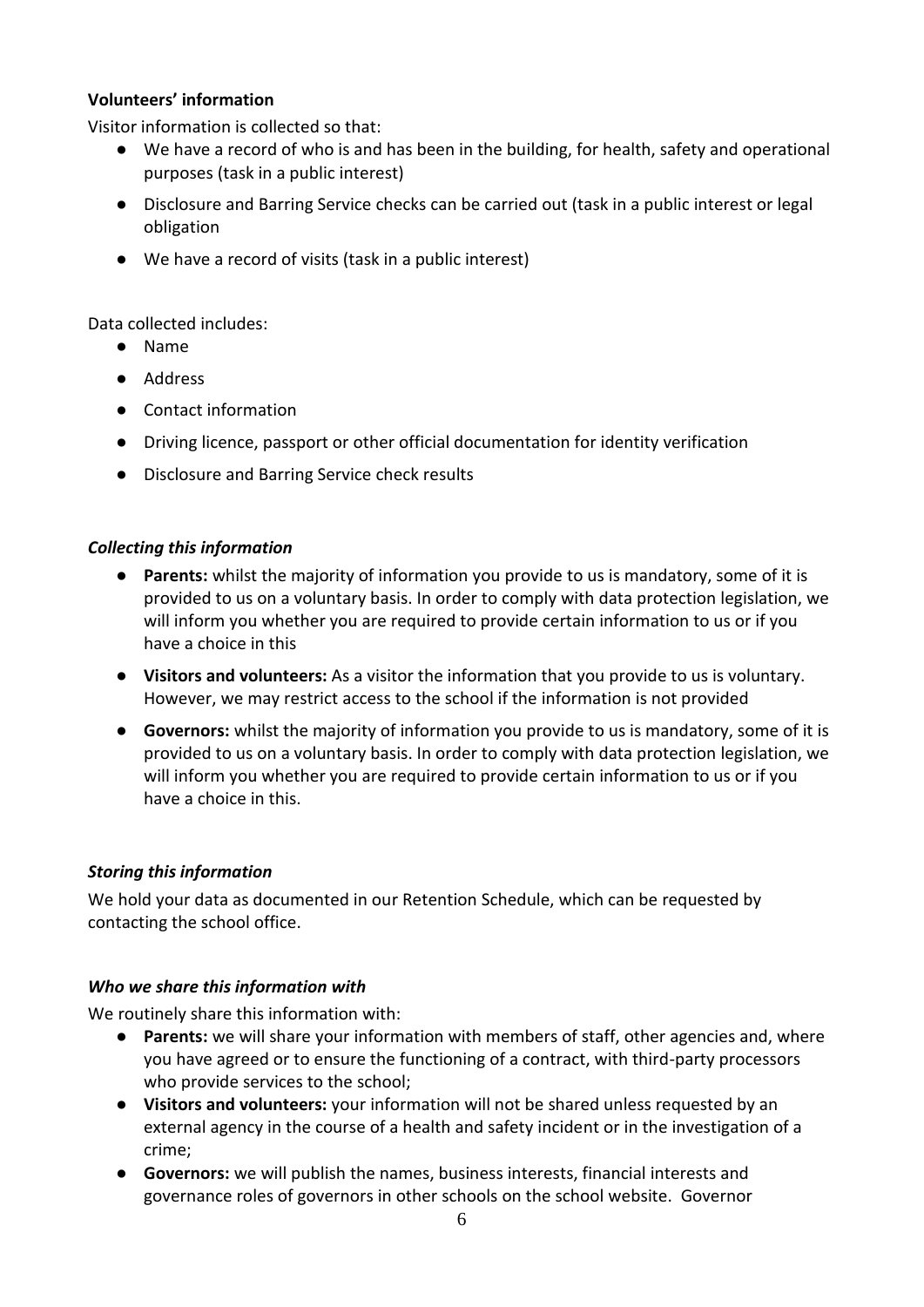information is also shared with the Local Authority and published on the DfE Get Information About Schools portal

#### <span id="page-6-0"></span>**COVID-19**

Data collected for the purposes of public health (including visitor contact data for COVID-19) will be kept as long as required. Contact data for visitors will be kept for 21 days after the most recent visit, with information on visitors kept as per standard retention requirements. Public Health data may be shared with third-parties as required including, but not limited to:

- National Health Service (including NHS Test and Trace)
- Public Health England
- Other local health authorities

Data collected and processed for public health purposes is done so under GDPR [Article 9\(2\)\(i\)](https://gdpr-info.eu/art-9-gdpr/) which states: (in part) "processing is necessary for reasons of [public interest](https://kb.dataprotection.education/component/seoglossary/1-data-protection-definitions/public-interest) in the area of public health, such as protecting against serious cross-border threats to health..." and [Recital 54](https://gdpr-info.eu/recitals/no-54/) which includes: "The processing of special categories of personal data may be necessary for reasons of public interest in the areas of public health without consent of the data subject."